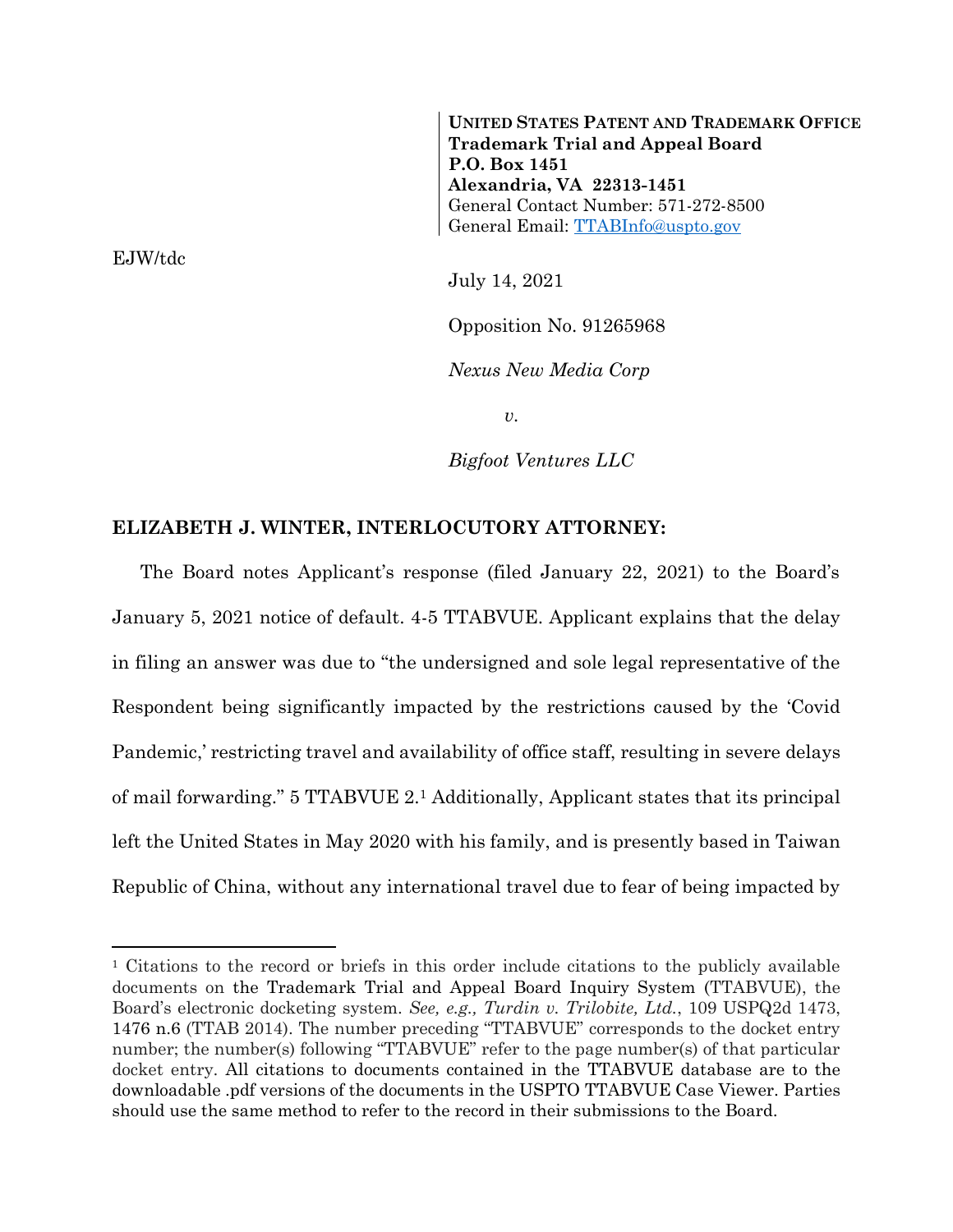the deadly disease. 5 TTABVUE 2. For that reason, states Applicant, it only became aware of the notice of opposition in January 2021, and "needed some time to familiarize himself with the online systems and procedures to gain access to the proceedings." *Id.*

As a general rule, the Board will find good cause to set aside a defendant's default where the defendant's delay has not been willful or in bad faith, when prejudice to the plaintiff is lacking, and where defendant has a meritorious defense. *See Fred Hayman Beverly Hills, Inc. v. Jacques Bernier, Inc*., 21 USPQ2d 1556 (TTAB 1991). Moreover, because it is the policy of the Board to decide cases on their merits, the Board is reluctant to enter default judgment for failure to file a timely answer, and tends to resolve any doubt on the matter in favor of the defendant. *See Paolo's Associates Limited Partnership v. Paolo Bodo*, 21 USPQ2d 1899 (Comm'r 1990).

Here, the record does not show that Applicant's failure to timely answer the notice of opposition was willful or in bad faith, or that Opposer will suffer prejudice given that this proceeding is in its early stages. Further, Applicant responded promptly to the notice of default, therefore, the delay occasioned by Applicant's default was minimal.

However, Applicant did **not** submit an answer from which the Board could determine whether it has a meritorious or non-frivolous defense. *See* TRADEMARK TRIAL AND APPEAL BOARD MANUAL OF PROCEDURE (TBMP) § 312.02 (2021) ("The showing of a meritorious defense does not require an evaluation of the merits of the case. All that is required is a plausible response to the allegations in the complaint.").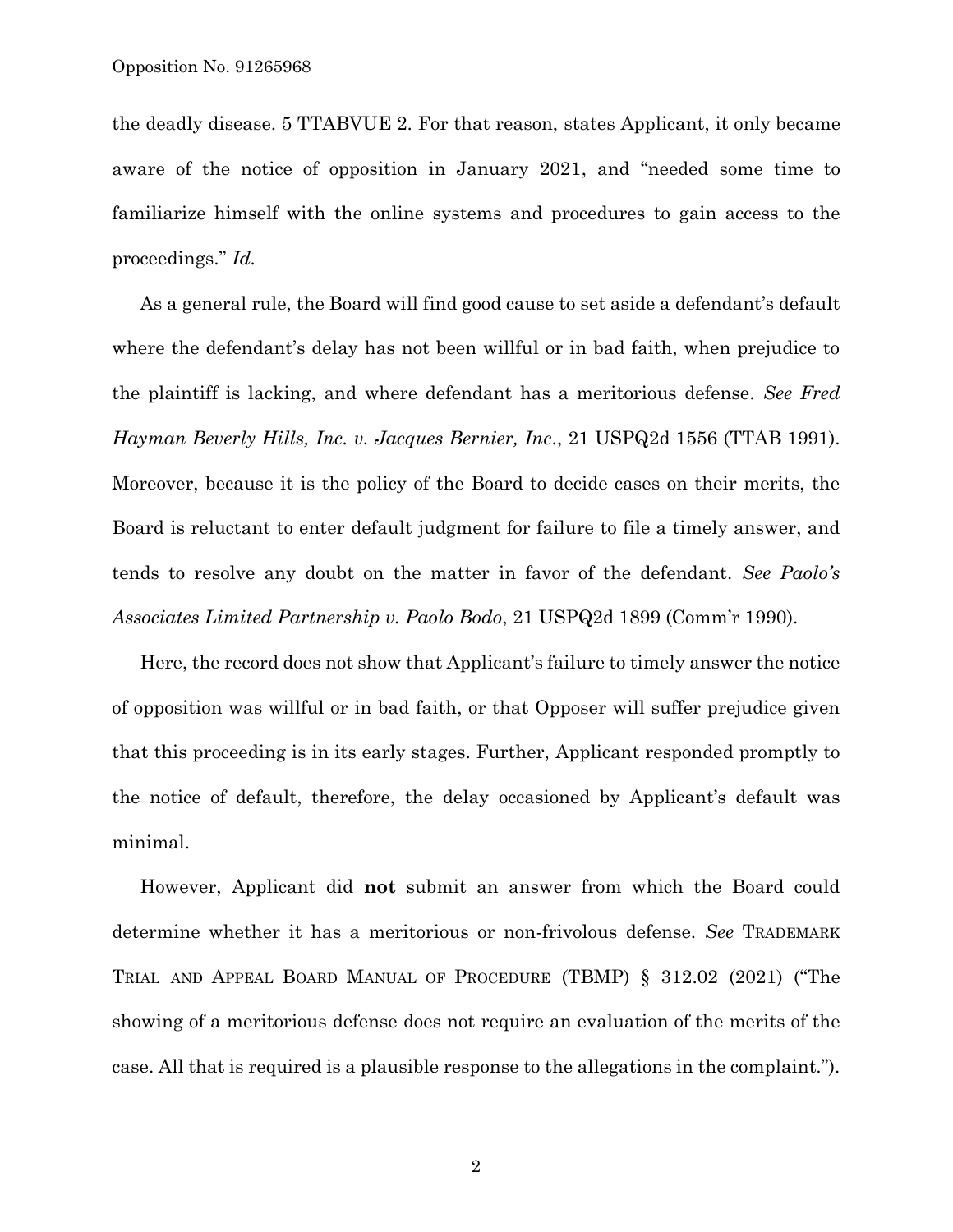In view of the foregoing, Applicant's motion to set aside the notice of default is **DENIED without prejudice**. Nonetheless, although the notice of default remains pending, to the extent Applicant requests an extension of time to file an answer, said motion is **granted**.

Accordingly, **IT IS ORDERED** that Applicant is allowed until **AUGUST 16, 2021**, to submit an answer to Opposer's notice of opposition, 1 TTABVUE, **failing which default judgment may be entered against Applicant, the opposition may be sustained, and registration to Applicant refused**. *See Djeredjian v. Kashi Co.*, 21 USPQ2d 1613, 1615 (TTAB 1991) (the two other factors having been shown, applicant was allowed time to show meritorious defense by submission of answer). If Applicant submits a timely answer, the notice of default will likely be discharged.

## **Trial Schedule Reset**

l

Applicant's answer<sup>2</sup> to the notice of opposition is due **August 16, 2021**. An answer must be filed through ESTTA, the Board's Electronic System for Trademark Trials and Appeals. *See* Trademark Rule 2.106(b)(1).

The answer due date, discovery conference, disclosure, discovery and trial dates are reset as follows:

| Time to Answer                    | 8/16/2021 |
|-----------------------------------|-----------|
| Deadline for Discovery Conference | 9/15/2021 |
| Discovery Opens                   | 9/15/2021 |

<sup>2</sup> Information regarding how to file an answer and other relevant information concerning Board proceedings may be found at the end of this order.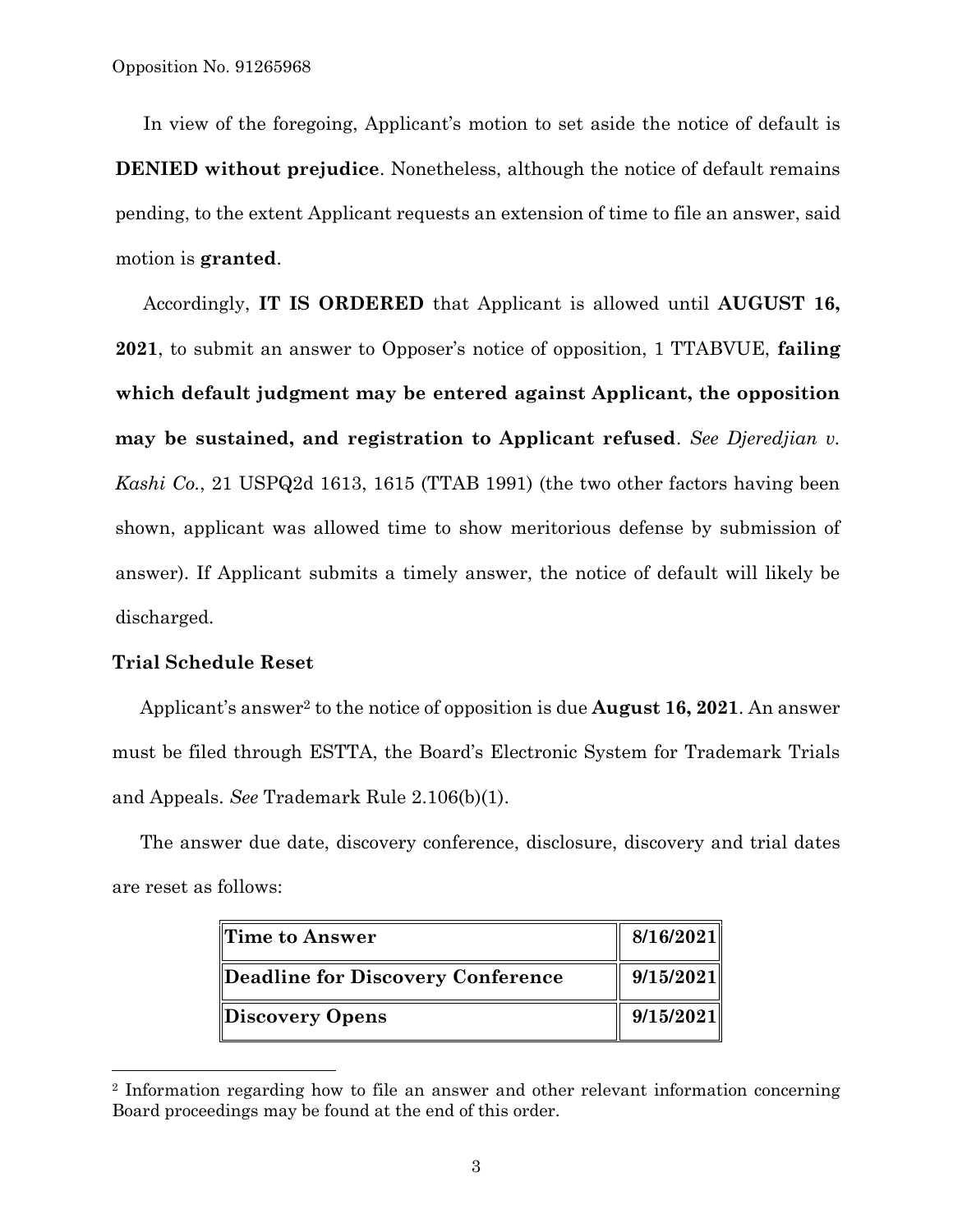| Initial Disclosures Due                 | 10/15/2021 |
|-----------------------------------------|------------|
| <b>Expert Disclosures Due</b>           | 2/12/2022  |
| Discovery Closes                        | 3/14/2022  |
| Plaintiff's Pretrial Disclosures Due    | 4/28/2022  |
| Plaintiff's 30-day Trial Period Ends    | 6/12/2022  |
| Defendant's Pretrial Disclosures Due    | 6/27/2022  |
| Defendant's 30-day Trial Period Ends    | 8/11/2022  |
| Plaintiff's Rebuttal Disclosures Due    | 8/26/2022  |
| Plaintiff's 15-day Rebuttal Period Ends | 9/25/2022  |
| Plaintiff's Opening Brief Due           | 11/24/2022 |
| Defendant's Brief Due                   | 12/24/2022 |
| Plaintiff's Reply Brief Due             | 1/8/2023   |
| Request for Oral Hearing (optional) Due | 1/18/2023  |

Generally, the Federal Rules of Evidence apply to Board trials. Trial testimony is taken and introduced out of the presence of the Board during the assigned testimony periods. The parties may stipulate to a wide variety of matters, and many requirements relevant to the trial phase of Board proceedings are set forth in Trademark Rules 2.121 through 2.125. These include pretrial disclosures, the manner and timing of taking testimony, matters in evidence, and the procedures for submitting and serving testimony and other evidence, including affidavits, declarations, deposition transcripts and stipulated evidence. Trial briefs shall be submitted in accordance with Trademark Rules 2.128(a) and (b). Oral argument at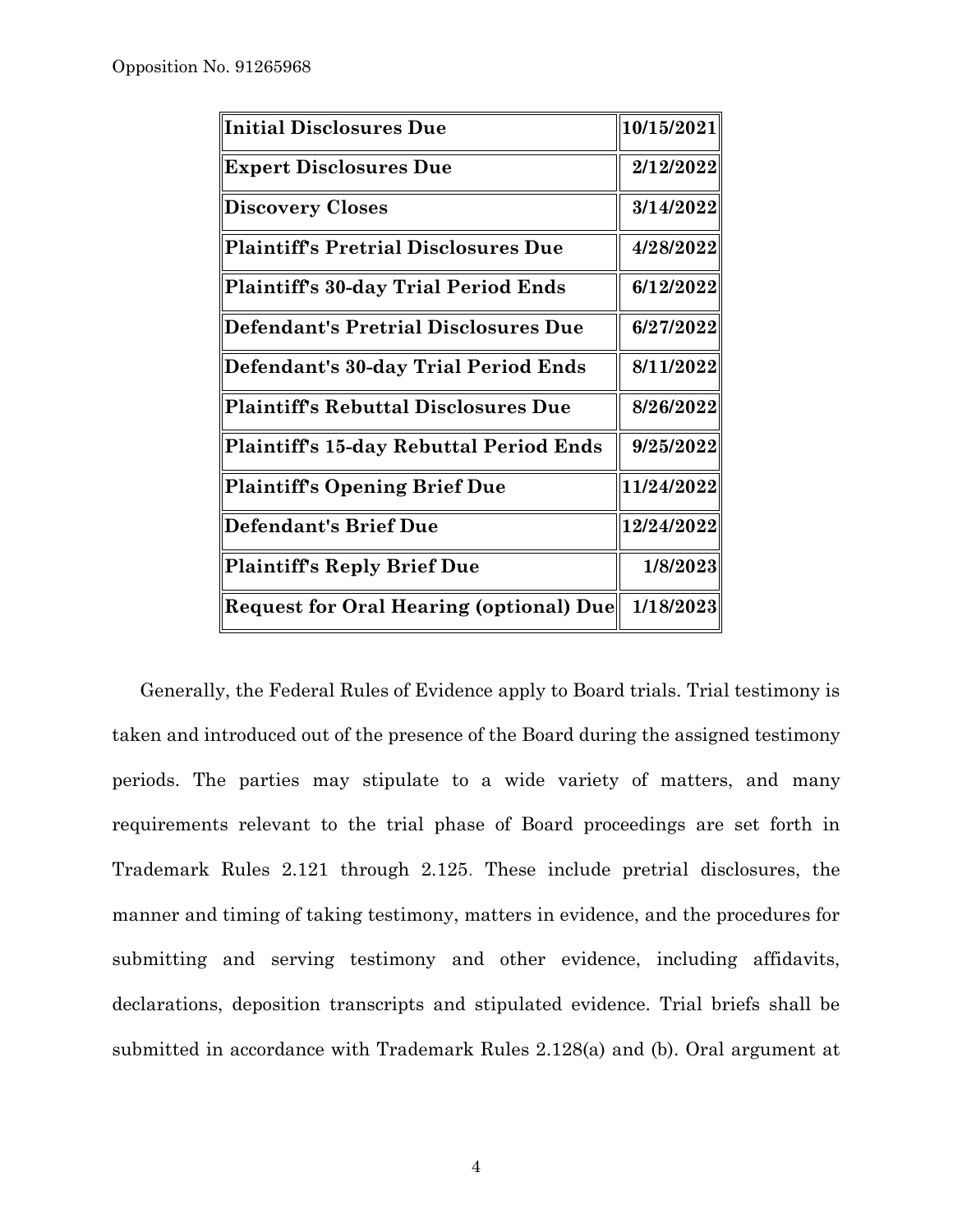final hearing will be scheduled only upon the timely submission of a separate notice as allowed by Trademark Rule 2.129(a).

#### **TIPS FOR FILING EVIDENCE, TESTIMONY, OR LARGE DOCUMENTS**

The Board requires each submission to meet the following criteria before it will be considered: 1) pages must be legible and easily read on a computer screen; 2) page orientation should be determined by its ease of viewing relevant text or evidence, for example, there should be no sideways or upside-down pages; 3) pages must appear in their proper order; 4) depositions and exhibits must be clearly labeled and numbered – use separator pages between exhibits and clearly label each exhibit using sequential letters or numbers; and 5) the entire submission should be text-searchable. Additionally, submissions must be compliant with Trademark Rules 2.119 and 2.126. Submissions failing to meet all of the criteria above may require re-filing. **Note:** Parties are strongly encouraged to check the entire document before filing.<sup>3</sup> The Board will not extend or reset proceeding schedule dates or other deadlines to allow time to re-file documents. For more tips and helpful filing information, please visit the [ESTTA help](https://www.uspto.gov/trademarks-application-process/trademark-trial-and-appeal-board/estta-help) webpage.

## THE FOLLOWING INFORMATION ON BOARD PROCEEDINGS IS PROVIDED AS A COURTESY TO APPLICANT.

## **Nature of an Opposition Proceeding**

 $\overline{a}$ 

An *inter partes* proceeding before the Board is similar to a civil action in a Federal district court. There are pleadings, a wide range of possible motions; discovery (a party's use of discovery depositions, interrogatories, requests for production of

<sup>&</sup>lt;sup>3</sup> To facilitate accuracy, ESTTA provides thumbnails to view each page before submitting.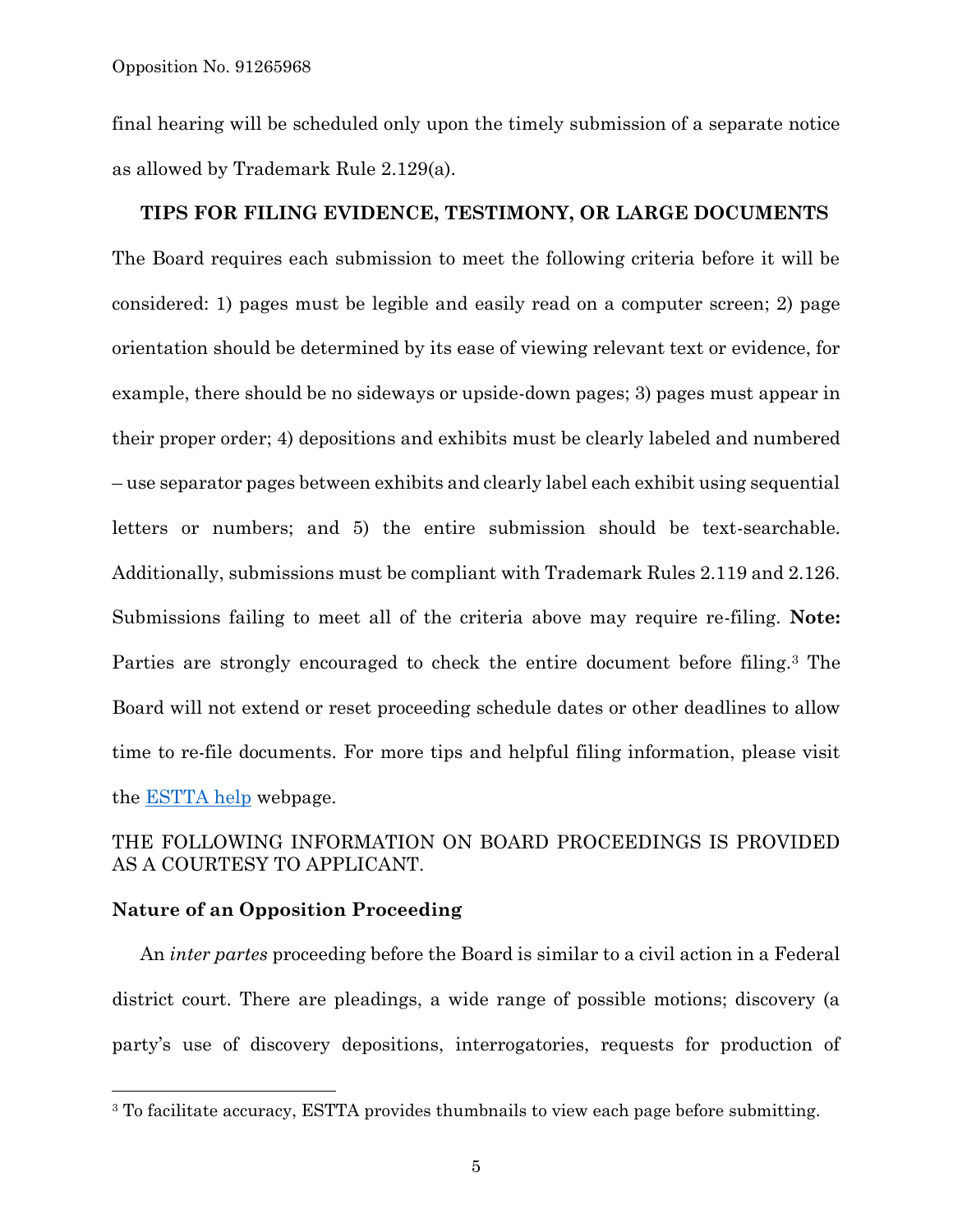documents and things, and requests for admission to ascertain the facts underlying its adversary's case), a trial, and briefs, followed by a decision on the case. The Board does not preside at the taking of testimony. Rather, all testimony is taken out of the presence of the Board during the assigned testimony, or trial, periods, and the written transcripts thereof, together with any exhibits thereto, are then filed with the Board. **No paper, document, or exhibit will be considered as evidence in the case unless it has been introduced in evidence in accordance with the applicable rules.**

#### **Legal Representation Is Strongly Encouraged**

It should also be noted that while Patent and Trademark Rule 10.14 permits any person to represent itself, or him or herself, it is generally advisable for a person (including an entity) who is not acquainted with the technicalities of the procedural and substantive law involved in an opposition or cancellation proceeding to secure the services of an attorney who is familiar with such matters. The U.S. Patent and Trademark Office cannot aid in the selection of an attorney.

It is recommended that Applicant obtain a copy of the latest edition of Title 37 of the Code of Federal Regulations, which includes the Trademark Rules of Practice. These rules may be viewed at the USPTO's Trademarks page: [https://www.uspto.gov/trademark/laws-regulations.](https://www.uspto.gov/trademark/laws-regulations) The Board's main webpage, [https://www.uspto.gov/trademarks-application-process/trademark-trial-and-appeal](https://www.uspto.gov/trademarks-application-process/trademark-trial-and-appeal-board)[board,](https://www.uspto.gov/trademarks-application-process/trademark-trial-and-appeal-board) includes information on the Trademark Rules applicable to Board proceedings, on the Board's online systems, Alternative Dispute Resolution (ADR), Frequently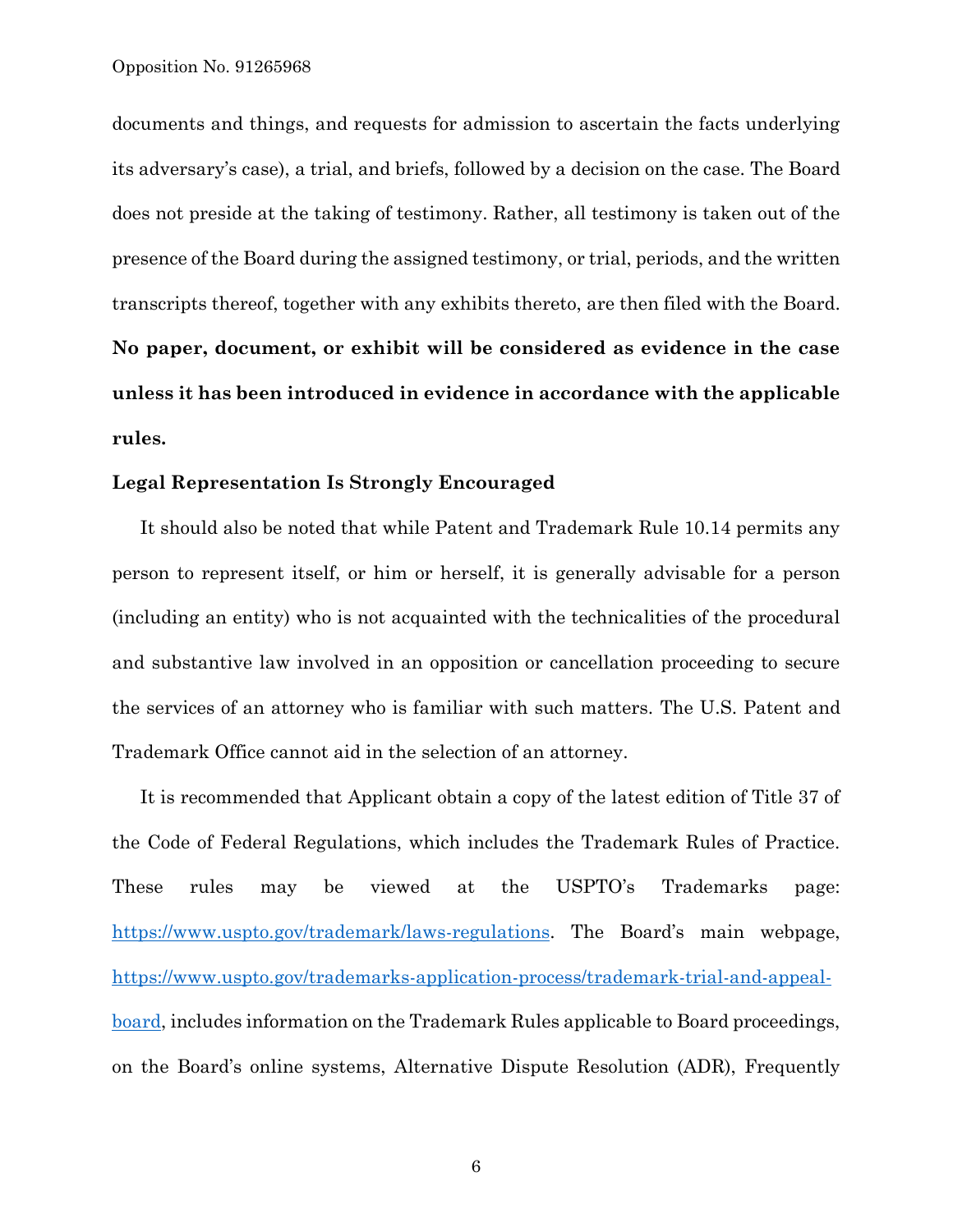Asked Questions about Board proceedings, and a web link to the TRADEMARK TRIAL AND APPEAL BOARD MANUAL OF PROCEDURE ("TBMP").<sup>4</sup> Further, all Board proceedings and other information regarding the Trademark Trial and Appeal Board may be accessed at the following URLs:<http://ttabvue.uspto.gov/ttabvue/> and

[http://www.uspto.gov/trademarks/process/appeal/index.jsp.](http://www.uspto.gov/trademarks/process/appeal/index.jsp)

# **Form of Answer**

l

Applicant must file an answer in response to the notice of opposition. Said answer must comply with Federal Rule of Civil Procedure 8(b). Fed. R. Civ. P. 8(b) provides, in part:

A party shall state in short and plain terms the party's defenses to each claim asserted and shall **admit or deny** the averments upon which the adverse party relies. *If a party is without knowledge or information sufficient to form a belief as to the truth of an averment, the party shall so state and this has the effect of a denial*. Denials shall fairly meet the substance of the averments denied. When a pleader intends in good faith to deny only a part or a qualification of an averment, the pleader shall specify so much of it as is true and material and shall deny only the remainder.

The notice of opposition filed by Opposer herein consists of twelve (12) numbered paragraphs setting forth the bases of Opposer's claim(s) of damage. In accordance with Federal Rule 8(b), Applicant must answer the notice of opposition by admitting or denying the allegations contained in each paragraph. Ordinarily, the applicant or respondent (the defending party) will use the same paragraph numbering format found in the complaint (notice of opposition or petition to cancel), *i.e.* in this case, 1-12. If Applicant is without sufficient knowledge or information on which to form a

<sup>&</sup>lt;sup>4</sup> The TBMP may be accessed at the following URL: [https://tbmp.uspto.gov/RDMS/TBMP/current#/current/tbmpd0e18.html.](https://tbmp.uspto.gov/RDMS/TBMP/current#/current/tbmpd0e18.html)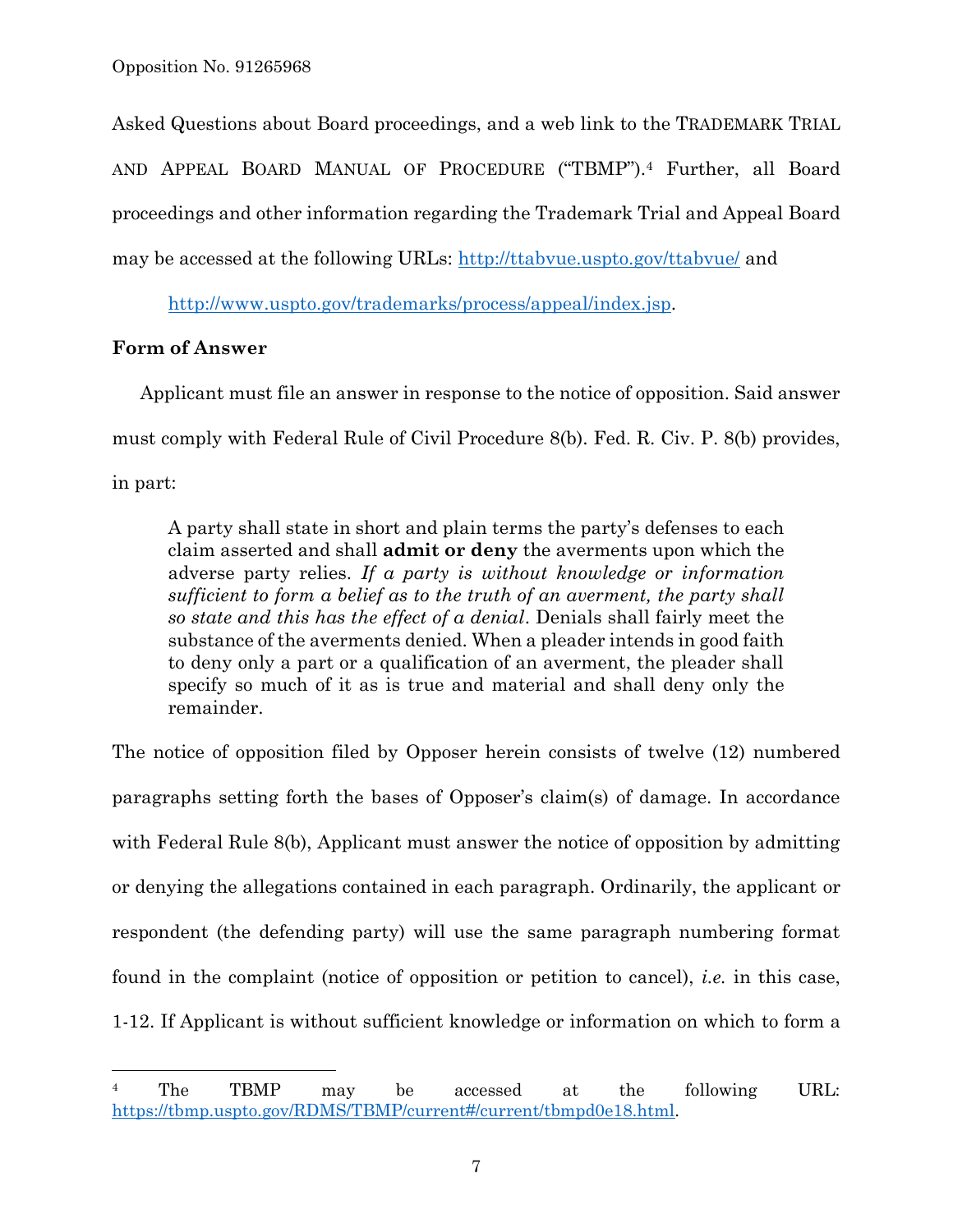belief as to the truth of any one of the allegations, it should so state and this will have the effect of a denial.

#### **Electronic Submissions to the Board**

 All submissions in Board proceedings must be made via ESTTA, the Electronic System for Trademark Trials and Appeals, and must be in compliance with Trademark Rules 2.126(a) and 2.126(b). *See* TBMP § 110.01. The ESTTA user manual, ESTTA forms, and instructions for their use are located at [http://estta.uspto.gov/.](http://estta.uspto.gov/)

#### **Requirement for Service on Adverse Party of All Papers Filed**

Trademark Rules 2.119(a) and (b) require that every paper filed in the Patent and Trademark Office in a proceeding before the Board must be served upon the attorney for the other party, or on the party if there is no attorney, and proof of such service must be made before the paper will be considered by the Board. Consequently, copies of all papers which Applicant may file in this proceeding (including for Applicant, the answer required herein) must be accompanied by "proof of service" of a copy on the adverse party or the adverse party's counsel if one is appointed.

"Proof of service" usually consists of a signed, dated statement attesting to the following matters: (1) the title or nature of the paper being served, (2) the method of service (*i.e.*, electronic mail), (3) the person being served and the email address used to effect service, and (4) the date of service. This written statement should take the form of a "certificate of service" which should read as follows:

The undersigned hereby certifies that a true and correct copy of the foregoing [insert title of document] was served upon Opposer by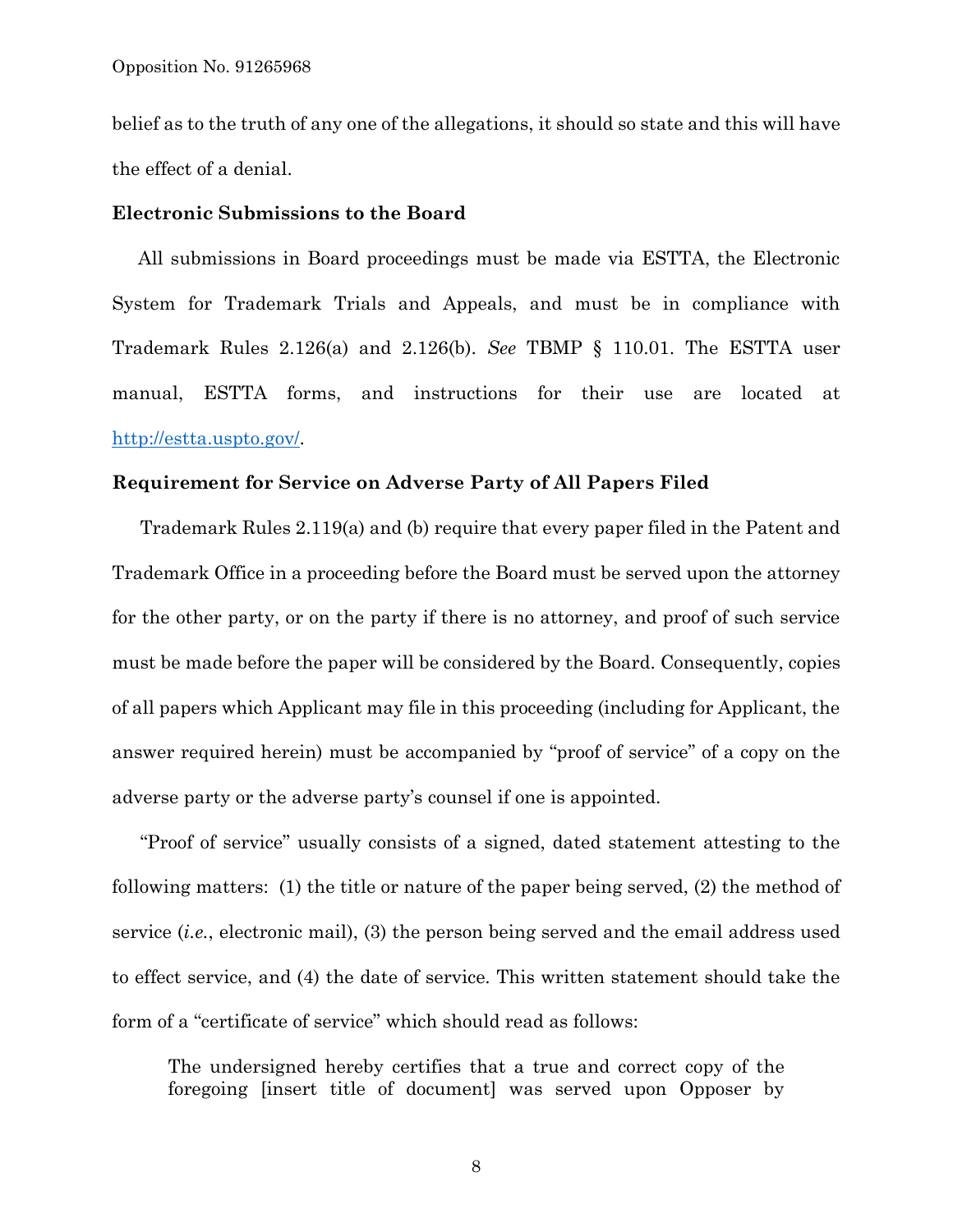forwarding said copy, via email to: [insert email address].

The certificate of service must be signed<sup>5</sup> and dated.

#### **References to TTABVUE**<sup>6</sup> **in Board orders**

Citations to the record or briefs in Board orders include citations to the publicly available documents on TTABVUE, the Board's electronic docketing system. *See, e.g., Turdin v. Trilobite, Ltd.*, 109 USPQ2d 1473, 1476 n.6 (TTAB 2014). The number preceding "TTABVUE" corresponds to the docket entry number; the number(s) following "TTABVUE" refer to the page number(s) of that particular docket entry. All citations to documents contained in the TTABVUE database are to the downloadable .pdf versions of the documents in the USPTO TTABVUE Case Viewer.<sup>7</sup>

## **All Parties Must Comply with Board Deadlines**

While it is true that the law favors judgments on the merits wherever possible, it is also true that the Patent and Trademark Office is justified in enforcing its procedural deadlines. *Hewlett-Packard v. Olympus*, 18 USPQ2d 1710 (Fed. Cir. 1991). **Strict compliance with the Trademark Rules of Practice, and where applicable the Federal Rules of Civil Procedure, is expected of all parties before the Board, whether or not they are represented by counsel.** *See Hole In 1 Drinks, Inc. v. Lajtay*, 2020 USPQ2d 10020, at \*1 (TTAB 2020) (quoting TBMP

 $\overline{a}$ 

<sup>&</sup>lt;sup>5</sup> An electronic signature comprises a forward slash, "*i*", placed before and after the typed name of the person actually signing the document. *See* Trademark Rule 2.193; *see also* TBMP §§ 106.02 and 106.03.

<sup>6</sup> The Trademark Trial and Appeal Board Inquiry System.

<sup>7</sup> Parties should use the same method to refer to the record in their submissions to the Board.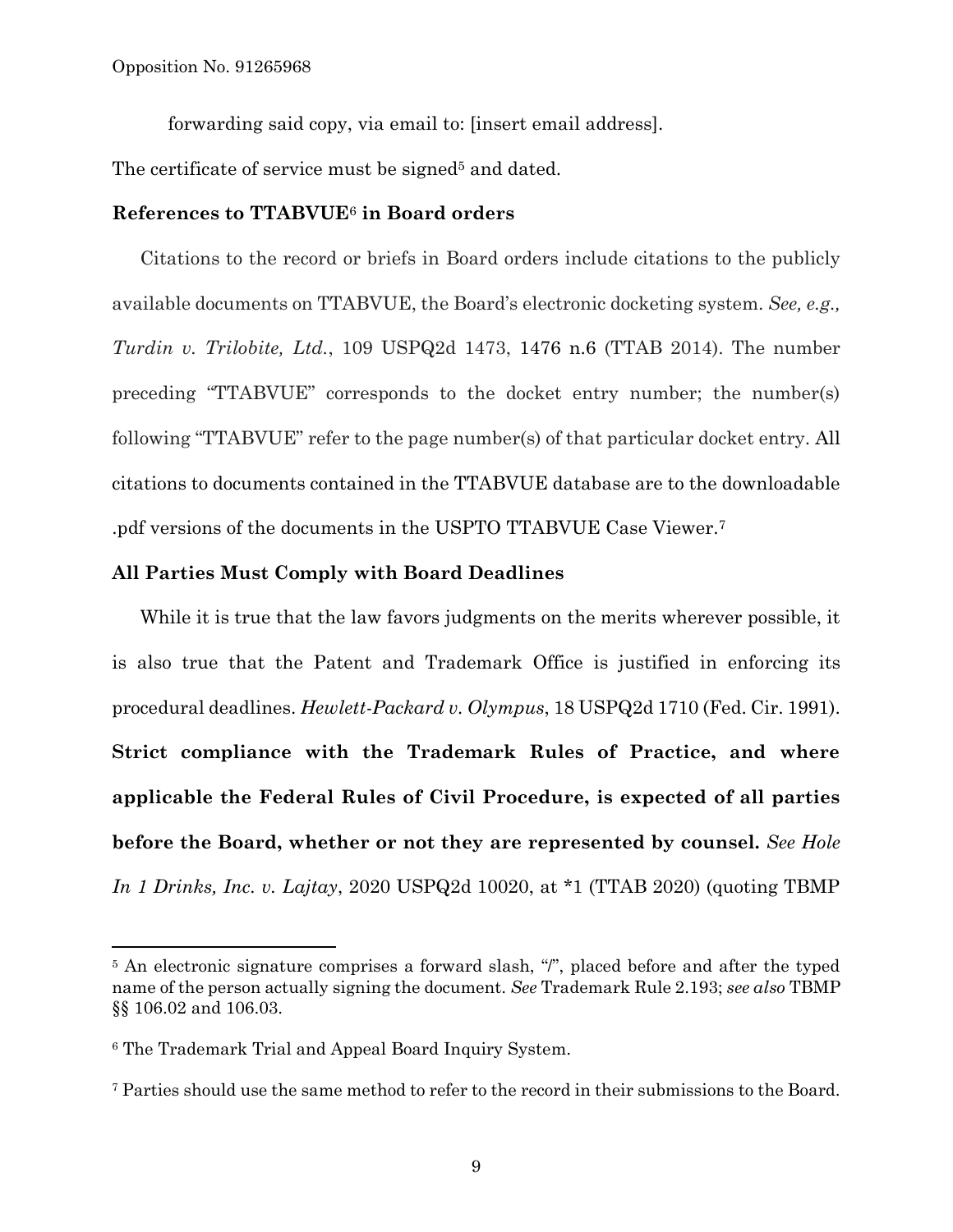l

Section 114.01, and noting that compliance with the Trademark Rules of Practice, and where applicable, the Federal Rules of Civil Procedure and the Federal Rules of Evidence, is required of all parties even those who assume the responsibility and risk of representing themselves).

## **Applicant's Correspondence Address**

Applicant is reminded that it is its responsibility to ensure that the Board<sup>8</sup> has its current correspondence address, including email address and telephone number. *See*  TBMP § 117.07 (If a party fails to notify the Board of a change of address, with the result that the Board is unable to serve correspondence on the party, default judgment may be entered against the party).

## **General Information on Discovery Conferences**

Applicant is referred to the Board's institution order in this proceeding and to the following URL:

[http://www.uspto.gov/trademarks/process/appeal/RULES08\\_01\\_07.pdf,](http://www.uspto.gov/trademarks/process/appeal/RULES08_01_07.pdf) see, e.g., pp. 42245, 42246, 42248 and 42252.

During the conference, the following topics must be discussed:

(1) the nature of and basis for their respective claims and defenses;

(2) the possibility of settling the case or at least narrowing the scope of claims or defenses, and;

(3) arrangements relating to disclosures, discovery and introduction of evidence at trial, should the parties not agree to settle the case.

<sup>8</sup> When an *inter partes* proceeding is not pending before the Board, the registrant must maintain a current address with the Trademark Office.